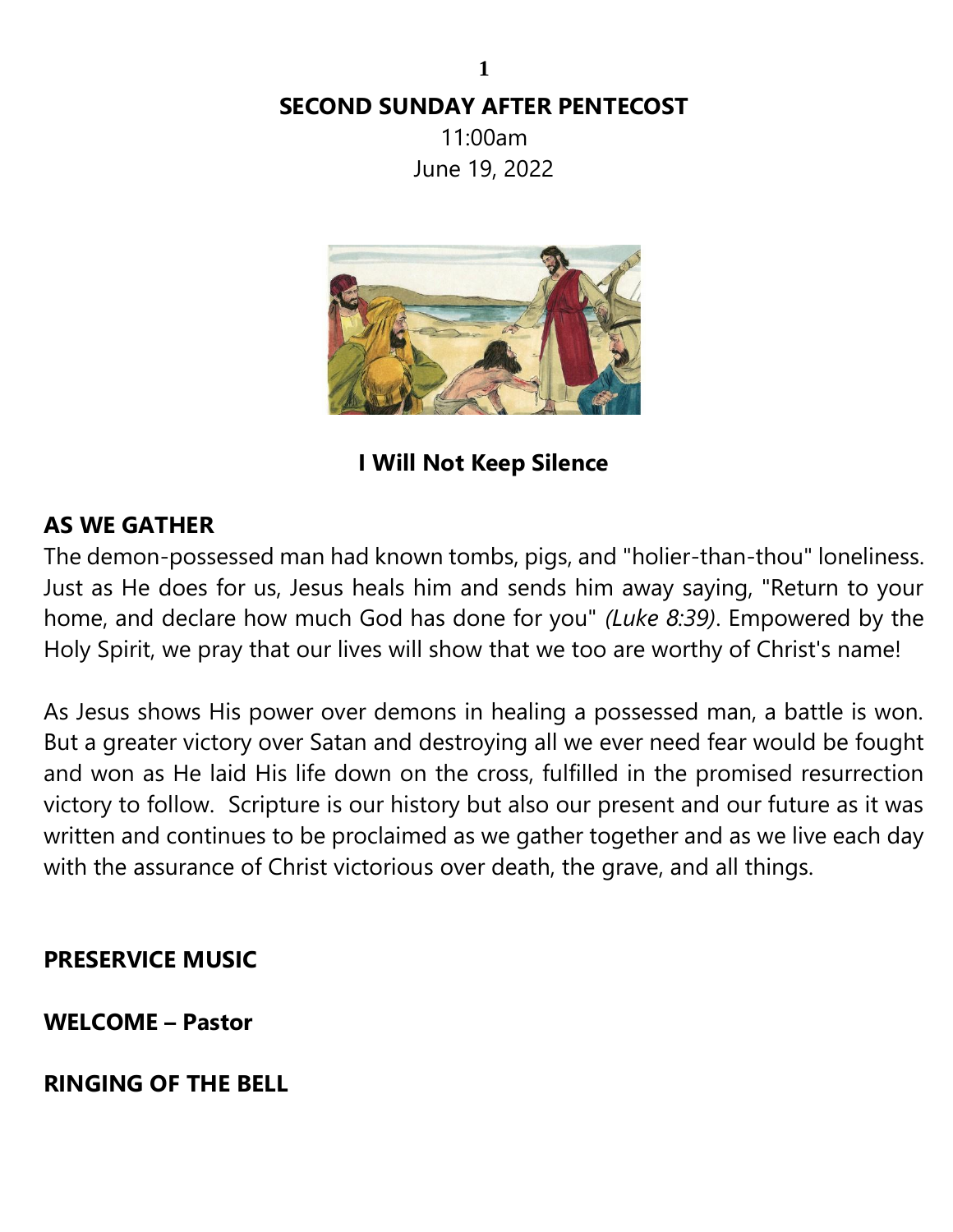# **The River**

I know a place where we can go To lay the troubles down eating your soul

I know a place where mercy flows Take the stains make you whiter than snow

## Pre-Chorus

Like a tide it is rising up deep inside A current that moves and makes ya come alive Living water that brings the dead to life

## Chorus

We're goin' down to the river Down to the river Down to the river to pray Let's get washed by the water Washed by the water And rise up in amazing grace

Let's go down down down to the river You will leave changed Let's go down down down to the river Never the same

I've seen it move in my own life Took me from dusty roads into Paradise All of my dirt all of my shame Drowned in the streams that have made me born again

Pre-Chorus

Like a tide it is rising up deep inside A current that moves and makes ya come alive Living water that brings the dead to life

## Chorus

We're goin' down to the river Down to the river Down to the river to pray Let's get washed by the water Washed by the water And rise up in amazing grace Let's go down down down to the river You will leave changed Let's go down down down to the river Never the same (2

# **INVOCATION**

Pastor: In the name of the Father and of the  $\ast$  Son and of the Holy Spirit. **People: Amen.**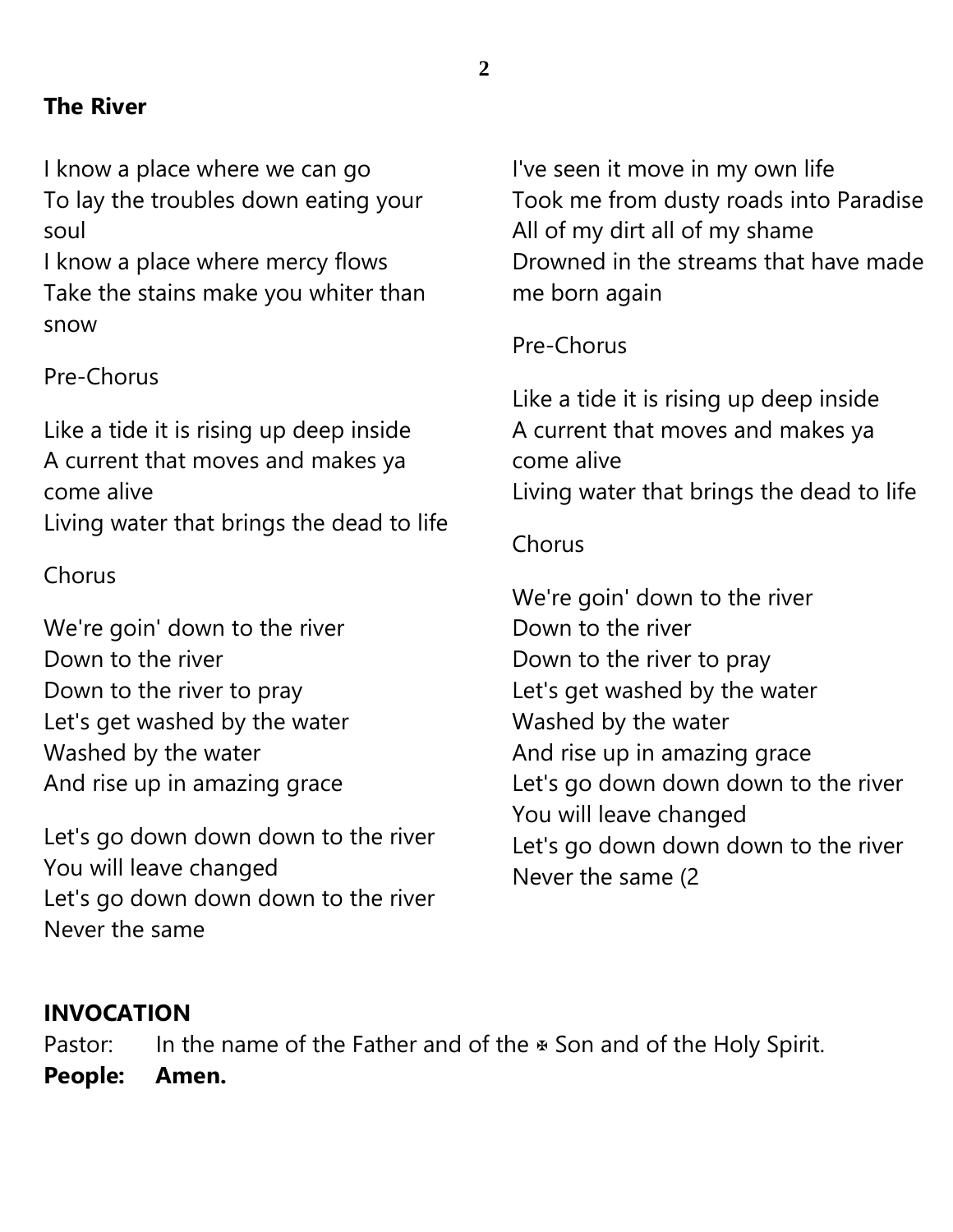Pastor: Arise, O Lord!

**People: Save me, O my God!** *Psalm 3:7*

Pastor: Be to me a rock of refuge . . .

**People: for You are my rock and my fortress.** *Psalm 71:3*

Pastor: Salvation belongs to the Lord;

**People: Your blessing be on Your people!** *Psalm 3:8*

# **CONFESSION AND ABSOLUTION**

- Pastor: In Eden, our first parents listened to the voice of Satan and disobeyed the voice of God. By their actions they allowed sin and death into world. We have continued in their footsteps, enslaved to sin, bound to die, and all too often captive to the voice of Satan. Let us go before our God and Father, confessing our sins and asking Him for forgiveness. Heavenly Father,
- **People: we confess that we are in captivity to sin. We are powerless to overcome death. On our own, we are no match for the power of Satan. For the sake of Your Son, our Savior Jesus Christ, have mercy on us. Forgive our sins. Free us from our enemies. Restore our broken relationships with You and with one another.**
- Pastor: Almighty God in His mercy has given His Son to die and rise for you so that your sins may be forgiven, that death would be destroyed, and that Satan would be defeated. As a called and ordained servant of Christ and by His authority, I therefore forgive you all your sins in the name of the Father and of the  $|\dagger|$  Son and of the Holy Spirit.

**People: Amen. We are freed from our enemies. We are freed to serve in God's kingdom and speak His teachings. We will not remain silent.**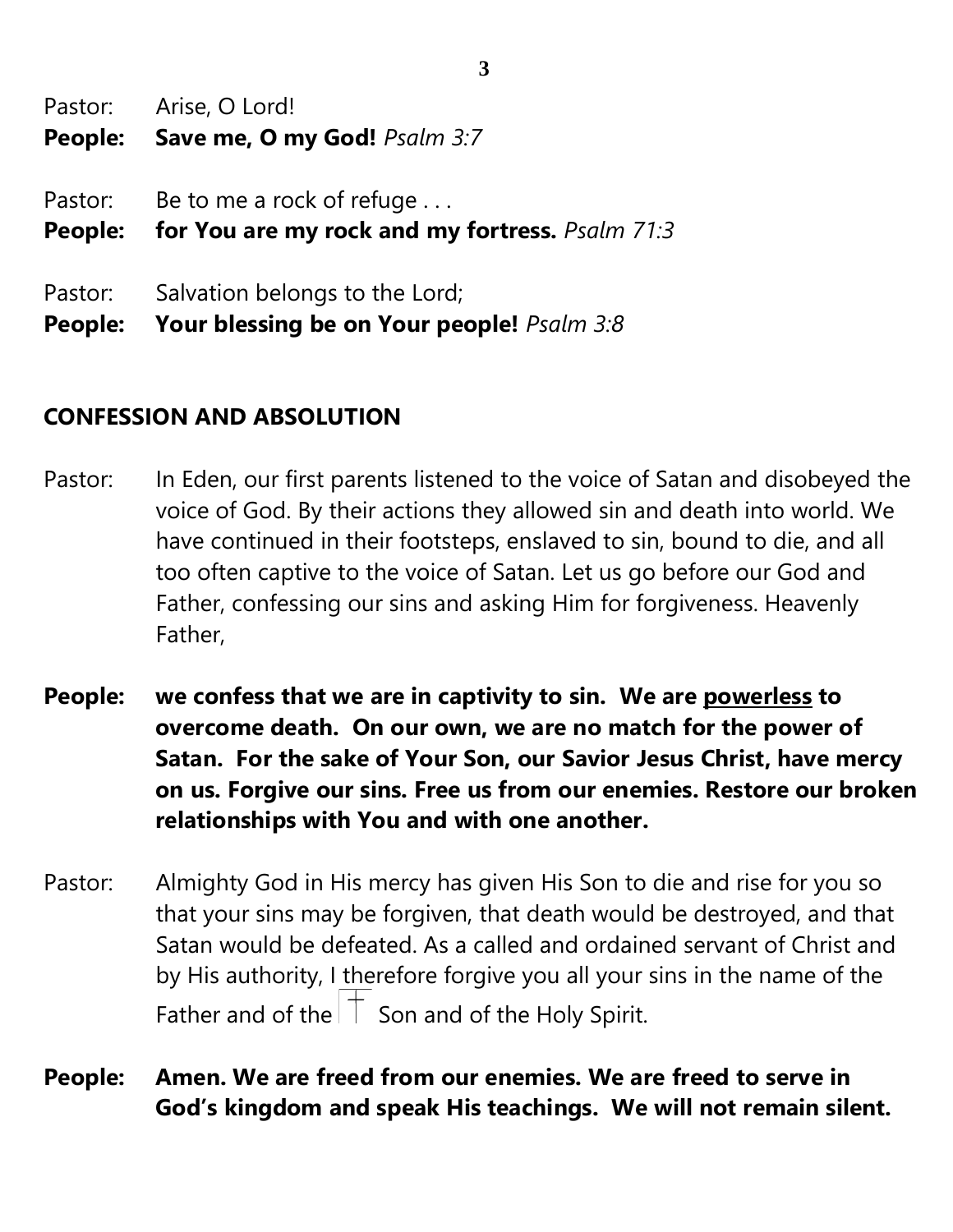# **PRAYER**

- Pastor: Let us pray. Lord Jesus Christ, You are the liberator and defender of all people. Free us from the power of sin, death, and Satan, that we may serve You and our neighbors with joy and gladness, for You reign with the Father and the Holy Spirit, one God, now and forever.
- **People: Amen.**

# **FIRST READING** Galatians 3:23---4:7 (*Heirs According to the Promise*)

Reader:  $^{23}$  Before the way of faith in Christ was available to us, we were placed under guard by the law. We were kept in protective custody, so to speak, until the way of faith was revealed.

 $24$  Let me put it another way. The law was our guardian until Christ came; it protected us until we could be made right with God through faith. <sup>25</sup> And now that the way of faith has come, we no longer need the law as our guardian.

 $26$  For you are all children of God through faith in Christ Jesus.  $27$  And all who have been united with Christ in baptism have put on Christ, like putting on new clothes.

- **People: <sup>28</sup> There is no longer Jew or Gentile, slave or free, male and female. For you are all one in Christ Jesus. <sup>29</sup> And now that you belong to Christ, you are the true children of Abraham. You are his heirs, and God's promise to Abraham belongs to you.**
- Reader: Think of it this way. If a father dies and leaves an inheritance for his young children, those children are not much better off than slaves until they grow up, even though they actually own everything their father had.  $2$  They have to obey their guardians until they reach whatever age their father set.<sup>3</sup> And that's the way it was with us before Christ came.
- **People: We were like children; we were slaves to the basic spiritual principles of this world.**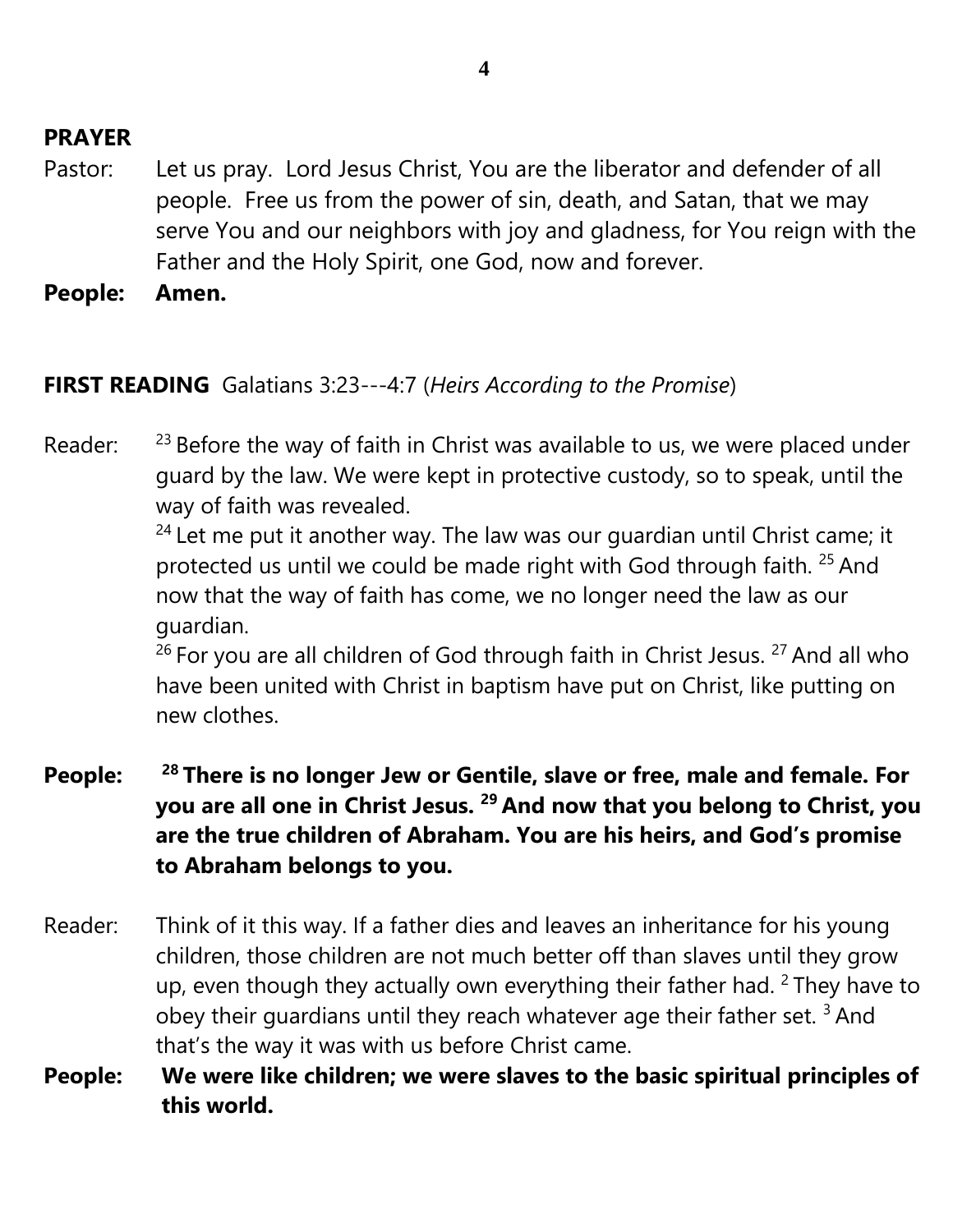Reader:  $4$  But when the right time came, God sent his Son, born of a woman, subject to the law. <sup>5</sup> God sent him to buy freedom for us who were slaves to the law, so that he could adopt us as his very own children.  $6$  And because we are his children, God has sent the Spirit of his Son into our hearts, prompting us to call out, "Abba, Father."

# **People: <sup>7</sup> Now you are no longer a slave but God's own child.**

- Reader: And since you are his child, God has made you his heir.
- Reader: This is the Word of the Lord.
- **People: Thanks be to God.**

#### **HOLY GOSPEL** Luke 8:26-39 (*Jesus heals a demon-possessed man*.)

Reader:  $^{26}$  They sailed to the region of the Gerasenes, which is across the lake from Galilee. <sup>27</sup> When Jesus stepped ashore, he was met by a demon-possessed man from the town. For a long time this man had not worn clothes or lived in a house, but had lived in the tombs. <sup>28</sup> When he saw Jesus, he cried out and fell at his feet, shouting at the top of his voice,

# **People: "What do you want with me, Jesus, Son of the Most High God? I beg you, don't torture me!"**

- Reader:  $^{29}$  For Jesus had commanded the impure spirit to come out of the man. Many times it had seized him, and though he was chained hand and foot and kept under guard, he had broken his chains and had been driven by the demon into solitary places.  $30$  Jesus asked him, "What is your name?"
- **People: "Legion," he replied, because many demons had gone into him. <sup>31</sup> And they begged Jesus repeatedly not to order them to go into the Abyss.** Reader:  $32$  A large herd of pigs was feeding there on the hillside. The demons

begged Jesus to let them go into the pigs, and he gave them permission.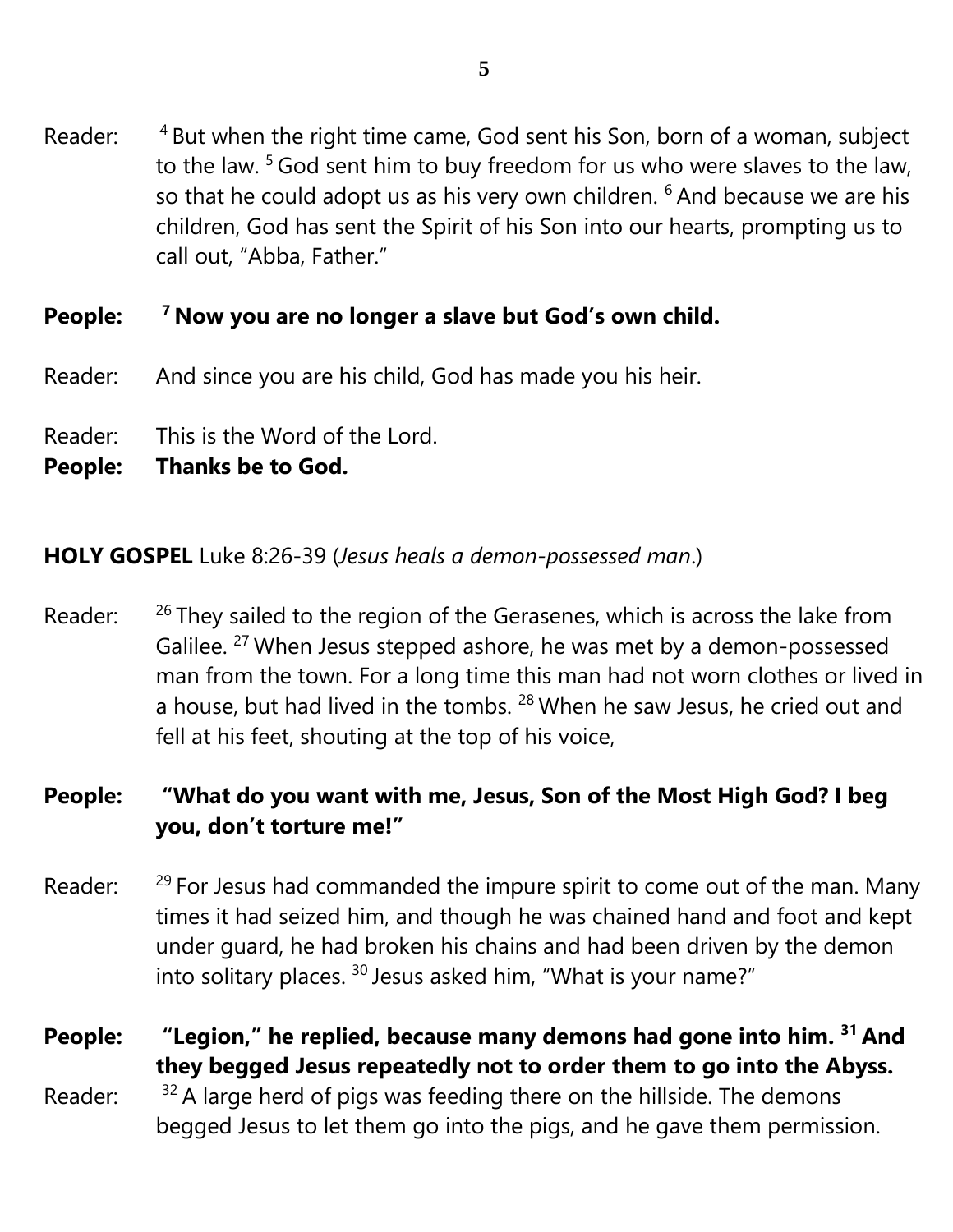<sup>33</sup> When the demons came out of the man, they went into the pigs, and the herd rushed down the steep bank into the lake and was drowned.

- **People: <sup>34</sup> When those tending the pigs saw what had happened, they ran off and reported this in the town and countryside, <sup>35</sup> and the people went out to see what had happened. When they came to Jesus, they found the man from whom the demons had gone out, sitting at Jesus' feet, dressed and in his right mind; and they were afraid. <sup>36</sup> Those who had seen it told the people how the demon-possessed man had been cured.**
- Reader: <sup>37</sup> Then all the people of the region of the Gerasenes asked Jesus to leave them, because they were overcome with fear. So he got into the boat and left.  $38$  The man from whom the demons had gone out begged to go with him, but Jesus sent him away, saying,  $39$  "Return home and tell how much God has done for you." So the man went away and told all over town how much Jesus had done for him.
- Reader: This is the Gospel of the Lord. **People: Praise to You, O Christ.**



# **THE APOSTLES CREED**

**I believe in God, the Father Almighty, maker of heaven and earth. And in Jesus Christ, His only Son, our Lord, who was conceived by the Holy Spirit, born of the virgin Mary, suffered under Pontius Pilate, was crucified, died and was buried. He descended into hell. The third day He rose again from the dead. He ascended into heaven and sits at the right hand of God the Father Almighty. From thence He will come to judge the living and the dead. I believe in the Holy Spirit, the Holy Christian church, the communion of saints, the forgiveness of sins, the resurrection of the body, and the life everlasting. Amen.**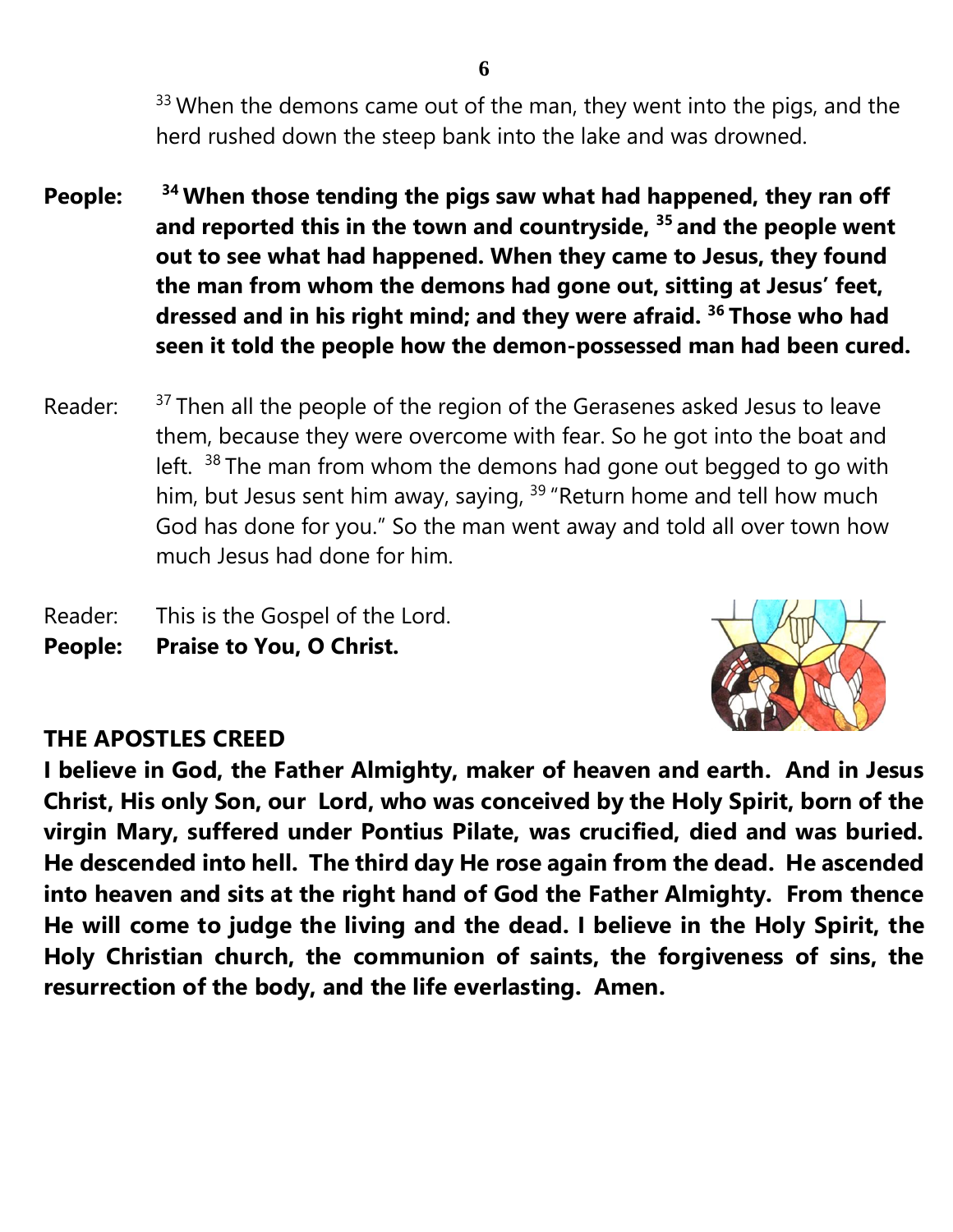#### **Do You Want to Be Happy?**

If you wanna be happy If you wanna be happy Do you wanna be happy? Do you wanna be happy?

Cry yourself to sleep Shout and raise your hands It won't change a thing child 'Til you understand

If you're tired of being the same If you're tired of things not changing It's time for you to get out the way Don't get stuck in how you feel Say Jesus take the wheel He knows the road that you need to take

If you wanna be happy. Do you wanna be happy?

Cry yourself to sleep Shout and raise your hands It won't change a thing child 'Til you understand

If you're tired of being the same If you're tired of things not changing It's so easy to complain Addicted to the pain You give your heart they push it away Jesus knows just how you feel

It's time for you to get out the way Don't get stuck in how you feel Say Jesus take the wheel He knows the road that you need to take

It's so easy to complain Addicted to the pain You give your heart they push it away Jesus knows just how you feel Just let Him take the wheel The love you need He already gave

#### **Bridge**

Let me hear you say yeah yeah yeah Let me hear you say yeah yeah yeah Let me hear you say yeah yeah yeah Let me hear you say yeah yeah yeah

If you're tired of being the same If you're tired of things not changing It's time for you to get out the way Don't get stuck in how you feel Say Jesus take the wheel He knows the road that you need to take

Just let Him take the wheel The love you need He already gave

If you wanna be happy. Do you wanna be happy?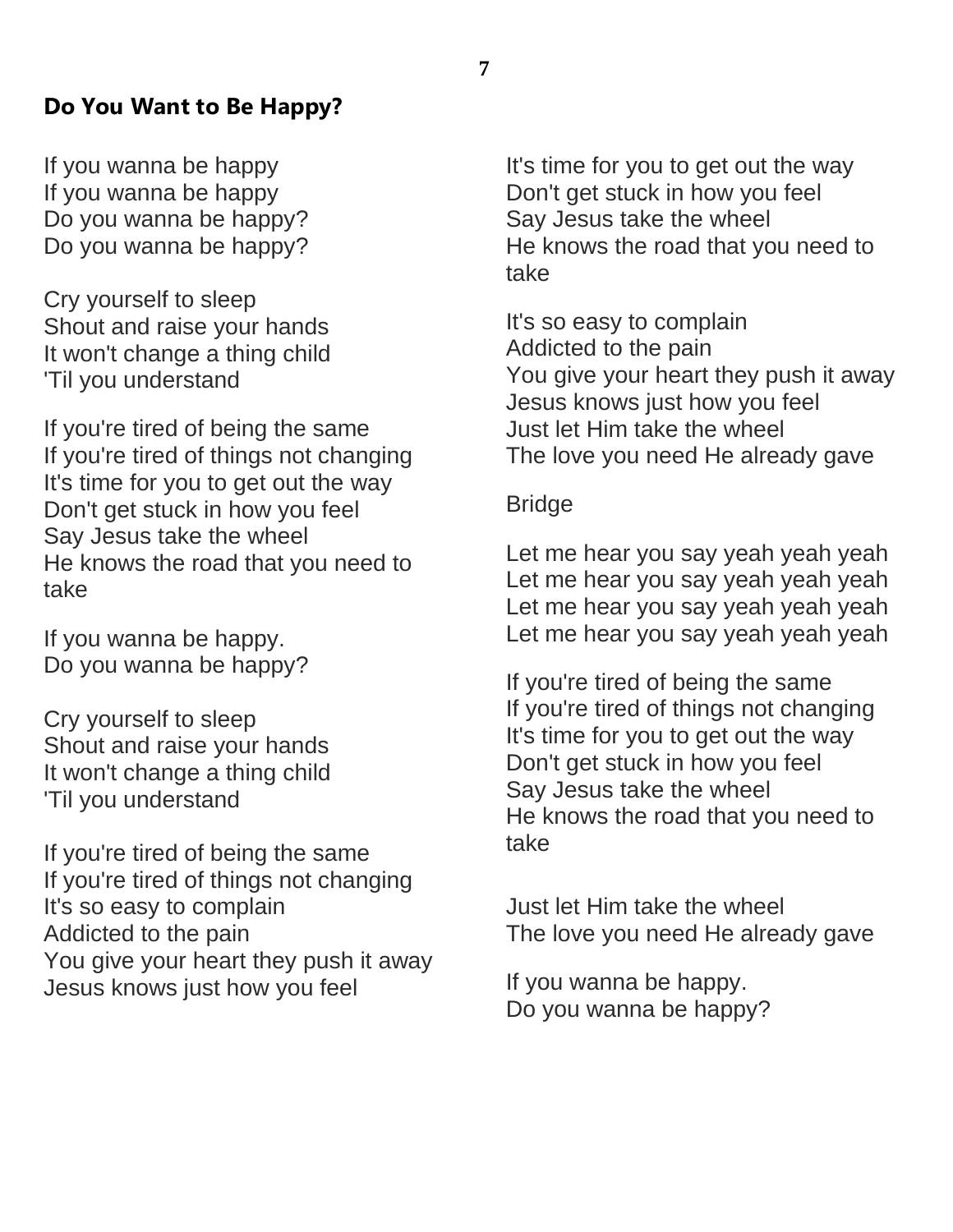#### **MESSAGE**

# **A Mighty Fortress Is Our God**

A might fortress is our God, A trusty shield and weapon; He helps us free from ev'ry need That hath us now o'ertaken.

The old evil foe Now means deadly woe; Deep guile and great might Are his dread arms in fight; On earth is not his equal.

The Word they still shall let remain Nor any thanks have for it; He's by our side upon the plain With His good gifts and Spirit.

And take they our life, Goods, fame, child, and wife, Though these all be gone, Our vict'ry has been won; The Kingdom ours remaineth

#### **PRAYER OF THE CHURCH**

Pastor: Let us pray for the whole people of God in Christ Jesus and for all people according to their needs.

> Dear heavenly Father, place Your wise hand upon all the nations of the earth, give them leaders who seek after justice and peace,

- **People: and lead all people to the freedom of Your Gospel.**
- Pastor: Lord, lift up all those who are weighed down by the guilt and shame of sin. Release them from their bondage and point them to forgiveness as the feet of Jesus. Lord, in Your mercy,
- **People: and point them to forgiveness as the feet of Jesus.**
- Pastor: Lord, strengthen all those who are fighting against the power of Satan. Remind them of Your presence in Your Word.
- **People: Empower them to resist Satan's lies with the truth of Your Word.**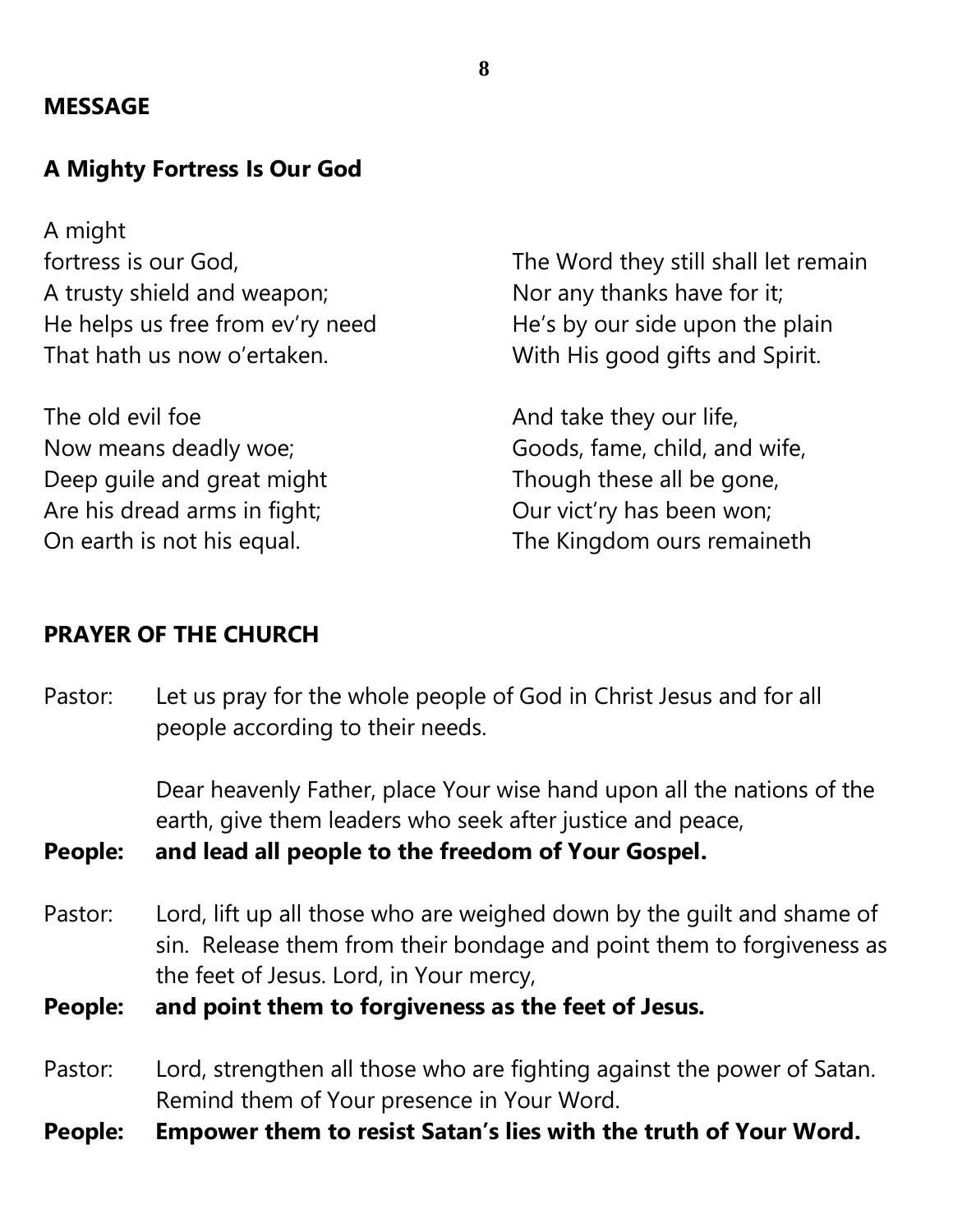Pastor: Lord, give hope to all those who are isolated and lonely. Bring them into the presence of the loving community of Your Church that they find help and hope among Your people.

**People: that they find help and hope among Your people.**

- Pastor: Look, look with favor upon all who are sick, injured, and recovering, [*especially . . .*]. Have mercy upon them and heal them according to Your will. Lord, in Your mercy,
- **People: hear our prayer.**
- Pastor: Into Your hands, O Lord, we commend all for whom we pray, trusting in Your mercy, through Jesus Christ, our Lord.

**People: Amen.**

## **OFFERING OF OUR TITHES AND GIFTS**

If you brought your offering today, you are welcome to leave it in the offering plates you will find at the front and back of the church. **Thank you.**

**We invite our guests and members to fill out our Friendship Card** during worship, which is found on the back of the pew. Please leave your card at the end of the pew near the center aisle as you leave.

#### **THE LORD'S PRAYER**

**Our Father who art in heaven hallowed be Thy name. Thy kingdom come, Thy will be done on earth as it is in heaven. Give us this day our daily bread; and forgive us our trespasses as we forgive those who trespass against us; and lead us not into temptation, but deliver us from evil. For Thine is the kingdom and the power and the glory forever and ever. Amen.**

**PREFACE** *2 Timothy 4:22*

Pastor: The Lord be with you.

**People: And also with you.**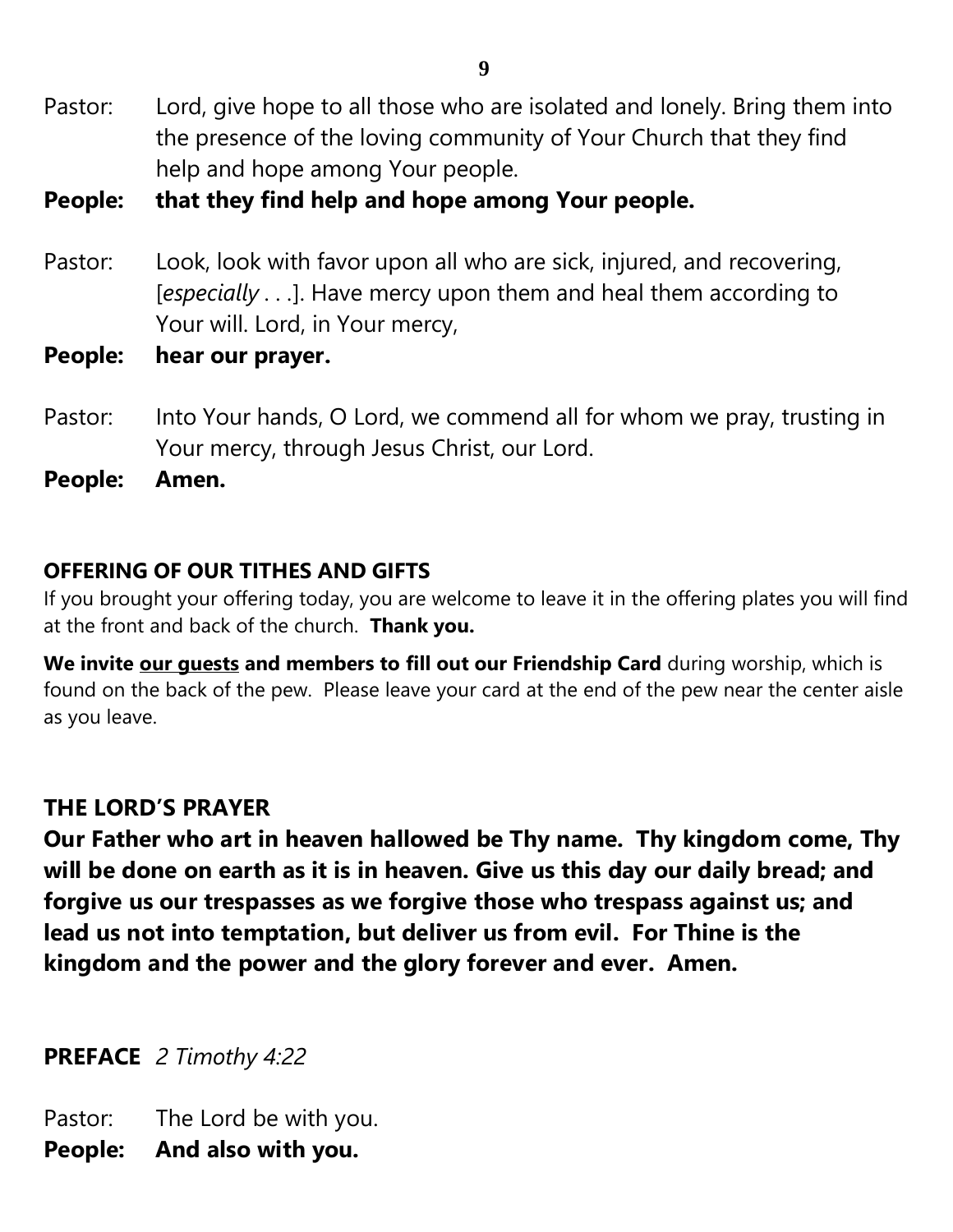Pastor: Lift up your hearts. **People: We lift them to the Lord.**

Pastor: Let us give thanks to the Lord our God.

**People: It is right to give Him thanks and praise.**

**THE WORDS OF OUR LORD** *Matthew 26:26–28; Mark 14:22–24; Luke 22:19–20; 1 Corinthians 11:23–25*

# **There Was Jesus**

Every time I try to make it on my own Every time I try to stand, I start to fall And all those lonely roads that I have traveled on - There was Jesus

When the life I built came crashing to the ground When the friends I had were nowhere to be found

I couldn't see it then but I can see it now

There was Jesus

In the waiting, in the searching In the healing, in the hurting Like a blessing buried in the broken pieces Every minute, every moment Where I've been or where I'm going Even when I didn't know it Or couldn't see it There was Jesus

For this man who needs amazing kind of grace

For forgiveness at a price I couldn't pay I'm not perfect so I thank God every day

There was Jesus

In the waiting, in the searching In the healing, in the hurting Like a blessing buried in the broken pieces Every minute, every moment Where I've been or where I'm going Even when I didn't know it Or couldn't see it - There was Jesus

On the mountains, In the valleys

- There was Jesus In the shadows, Of the alleys

- There was Jesus In the fire, in the flood
- There was Jesus Always is and always was No, I never walk alone You're always there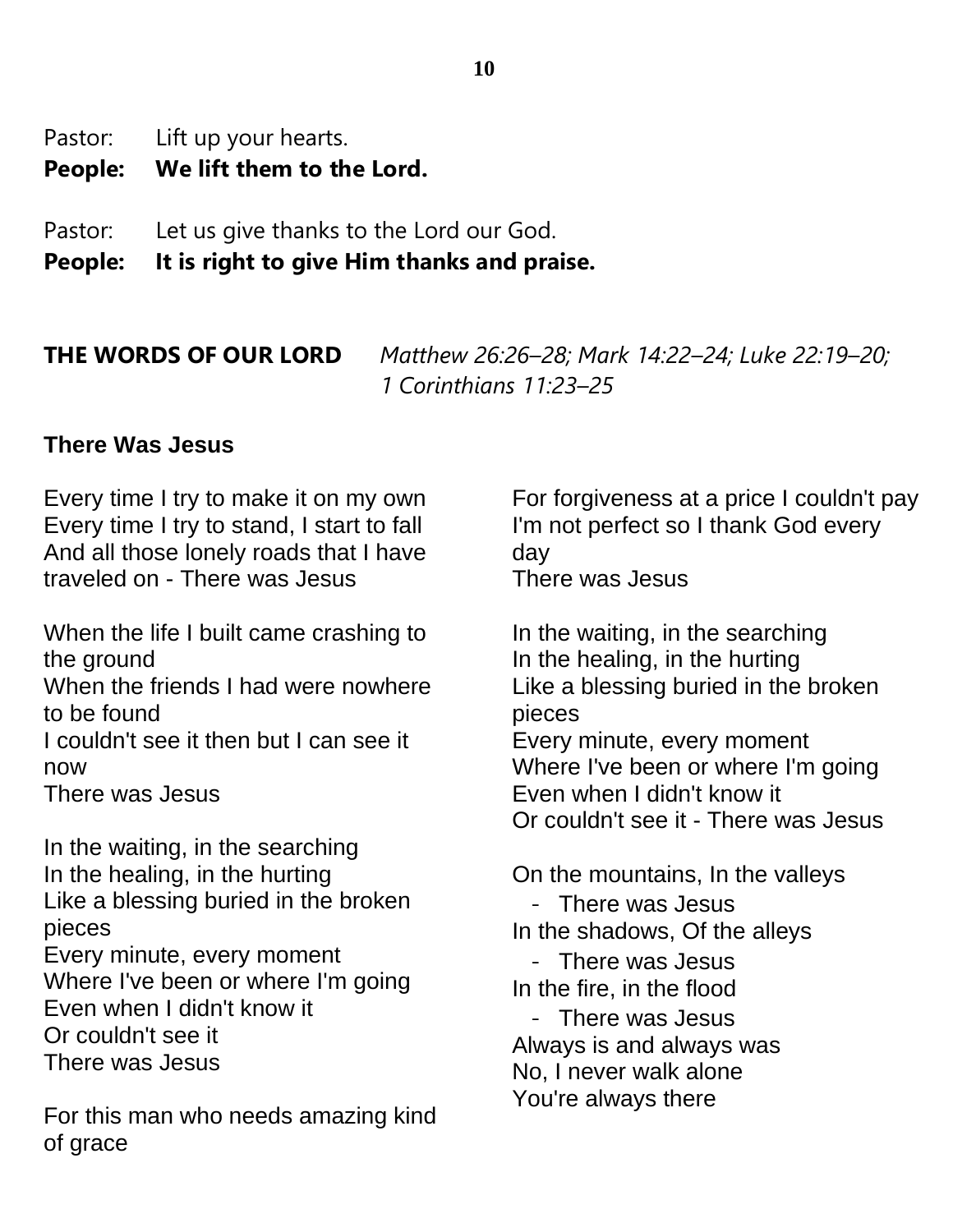In the waiting, in the searching In the healing, in the hurting Like a blessing buried in the broken pieces Every minute, every moment

# **Glorious Day**

I was buried beneath my shame Who could carry that kind of weight It was my tomb 'til I met You

I was breathing but not alive All my failures I tried to hide It was my tomb 'til I met You

**Chorus** 

You called my name (and)

I ran out of that grave

Out of the darkness into Your glorious day

You called my name (and) I ran out of that grave

Out of the darkness into Your glorious day

Now Your mercy has saved my soul Now Your freedom is all that I know The old made new Jesus when I met You

**Chorus** 

You called my name (and) I ran out of that grave Out of the darkness into Your glorious day

Where I've been or where I'm going Even when I didn't know it Or couldn't see it There was Jesus. There was Jesus … There was Jesus

You called my name (and) I ran out of that grave

Out of the darkness into Your glorious day

Bridge

I needed rescue my sin was heavy But chains break at the weight of Your glory

I needed shelter I was an orphan Now You call me a citizen of Heaven When I was broken You were my healing

Now Your love is the air that I'm breathing

I have a future my eyes are open

**Chorus** 

You called my name (and) I ran out of that grave Out of the darkness into Your glorious day You called my name (and) I ran out of that grave Out of the darkness into Your glorious day (2x)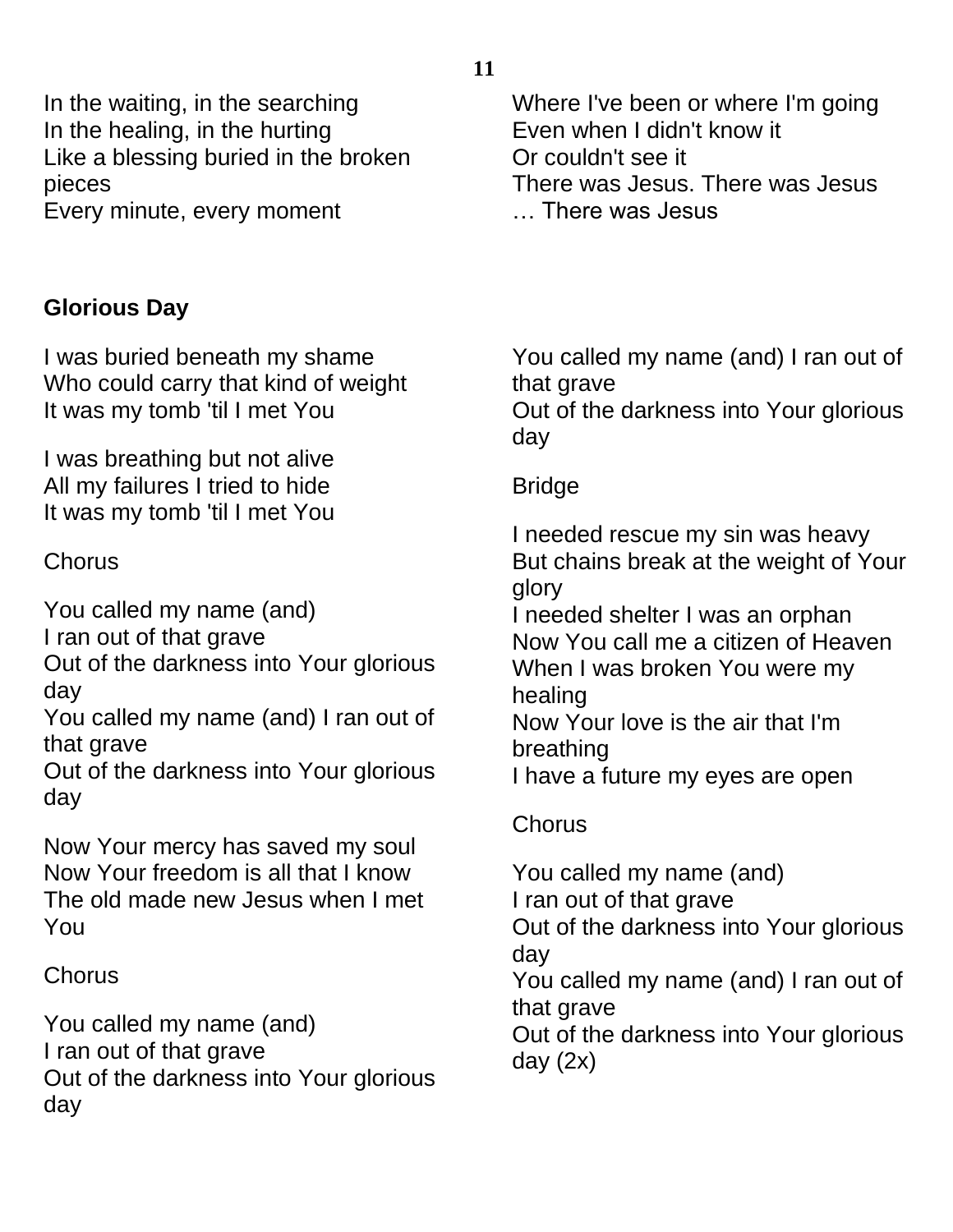## **BENEDICTION** *John 16:33*

Pastor: Jesus said, "Take heart; I have overcome the world." The Lord bless you and keep you. The Lord make His face shine on you and be gracious to you. The Lord look upon you with favor and  $\Phi$  give you peace.

#### **People: Amen.**

#### **THE INVITATIONS**

#### **Greater**

Bring your tired and bring your shame Bring your guilt and bring your pain Don't you know that's not your name You will always be much more to me

Every day I wrestle with the voices That keep telling me I'm not right But that's alright

#### **Chorus**

'Cause I hear a voice and He calls me redeemed

When others say I'll never be enough And greater is the One living inside of me

Than he who is living in the world

In the world - in the world

And greater is the One living inside of me

Than he who is living in the world

#### Verse 2

Bring your doubts and bring your fears Bring your hurt and bring your tears

There'll be no condemnation here You are holy righteous and redeemed

Every time I fall there'll be those who will call me a mistake Well that's ok

**Chorus** 

'Cause I hear a voice and He calls me redeemed

When others say I'll never be enough And greater is the One living inside of me

Than he who is living in the world

In the world - in the world And greater is the One living inside of me

Than he who is living in the world

#### **Bridge**

There'll be days I lose the battle Grace says that it doesn't matter 'Cause the cross already won the war (He's greater He's greater)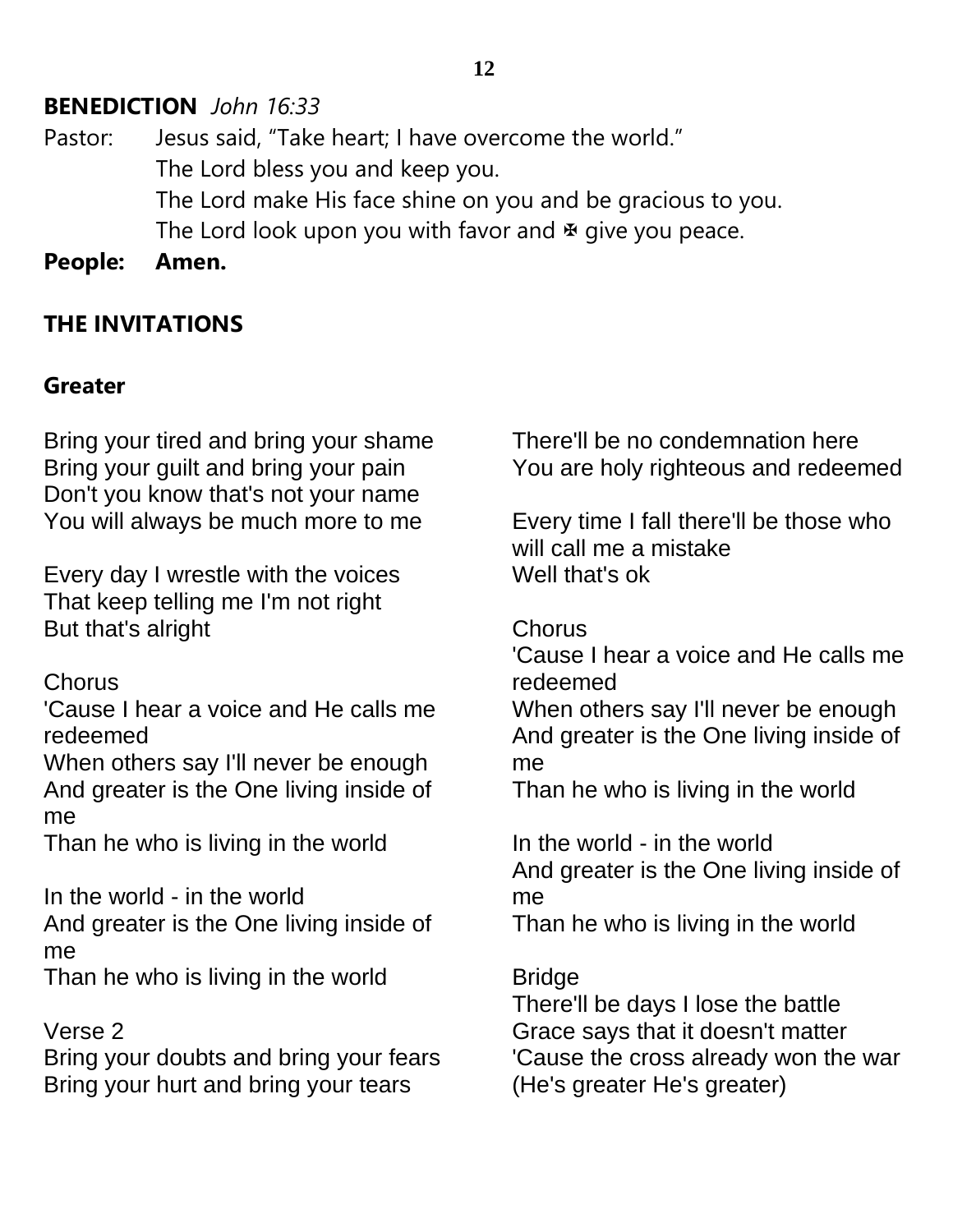| I am learning to run freely<br>Understanding just how He sees me | When others say I'll never be enough<br>And greater is the One living inside of |
|------------------------------------------------------------------|---------------------------------------------------------------------------------|
| And it makes me love Him more and<br>more                        | me<br>Than he who is living in the world                                        |
| (He's greater He's greater)                                      |                                                                                 |
| (REPEAT)                                                         | In the world - in the world<br>And greater is the One living inside of          |
| Every day I wrestle with the voices                              | me                                                                              |
| That keep telling me I'm not right<br>But that's alright         | Than he who is living in the world                                              |
|                                                                  | And greater is the One living inside of                                         |
| Chorus                                                           | me                                                                              |
| 'Cause I hear a voice and He calls me<br>redeemed                | Than he who is living in the world                                              |

**13**

## **POSTLUDE**

May We Help You? Anyone who desires special private prayer with the Pastor may do so by remaining in the church until all worshippers have departed. At that time, come forward and speak with the Pastor. Hymns Reprinted with permission license #663075

# **WHERE WE SERVE**

| Preacher<br><i><b>Officiant</b></i> | Rev. Christopher Fairbairn<br>Rev. James Frusti |
|-------------------------------------|-------------------------------------------------|
| <b>Music Director</b>               | Paul Ventimiglia                                |
| <b>Family Life Director</b>         | Jeanette Koch                                   |
| Elder                               | <b>Bob McGuigan</b>                             |
| <i>Ushers</i>                       | Craig Miller<br>Chuck Willis                    |
| Greeters                            | <b>Potter Family</b>                            |
| Counters                            | Jan Greulich<br>George Foor                     |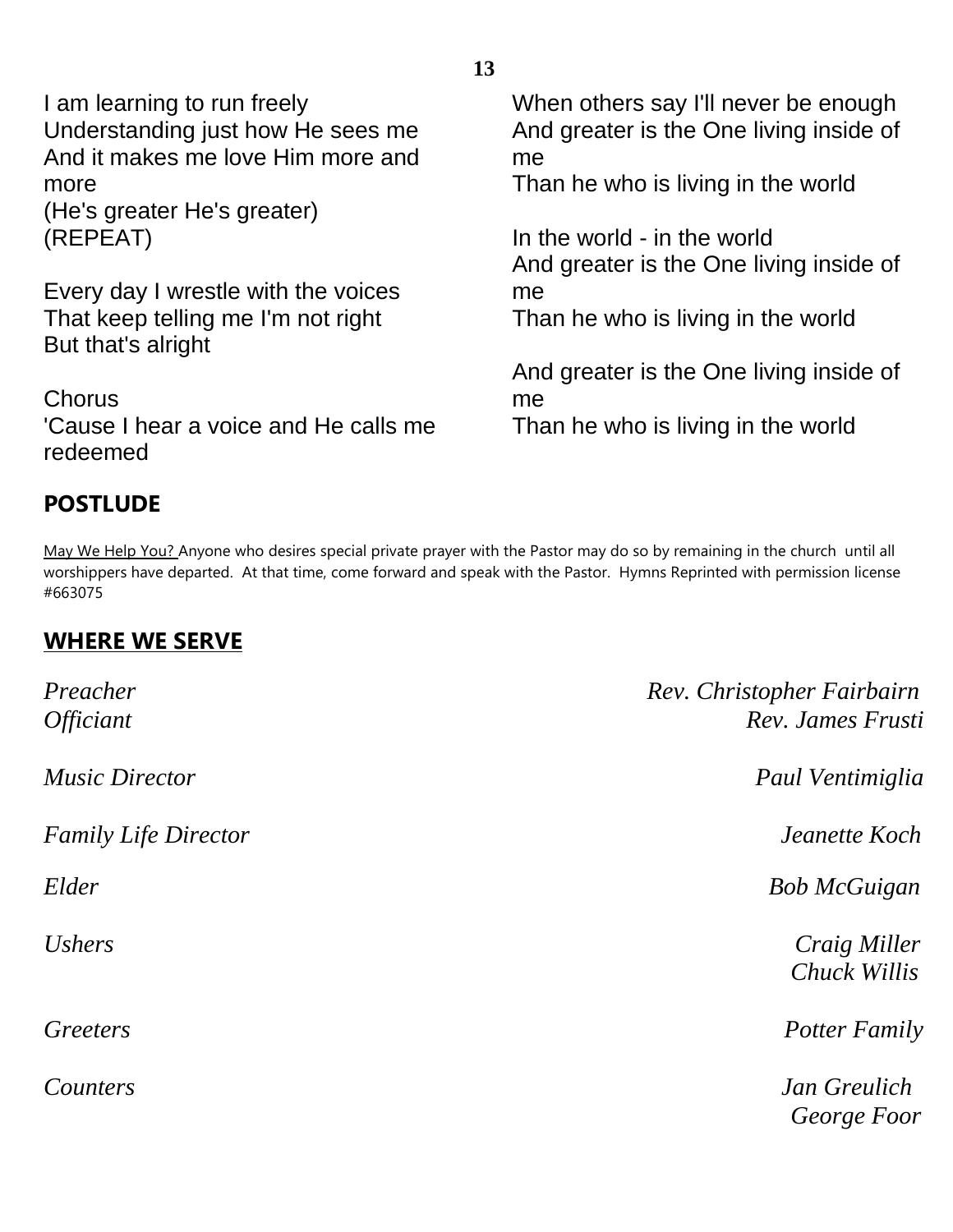*Tech Team Doug Towner* 

*Altar Society Janet Wisner* 

# *Welcome Center* Sue Poole

 $(19)$  JUN, SUN

All day

 $\bullet$ 

 *Karen Frusti Mary Lewis*

|                                        | $8:30 - 9:30$ am  | Worship w/ Communion                                        |
|----------------------------------------|-------------------|-------------------------------------------------------------|
|                                        | $9:45 - 10:45$ am | <b>Sunday School</b>                                        |
|                                        | $11am - 12pm$     | Worship w/ Communion                                        |
|                                        | $7 - 9$ pm        | Adult pick up basketball school gym                         |
| 20 JUN, MON                            | All day           | VBS - ALL CAMPUS (Day 4/6)                                  |
|                                        | $6:30 - 7:30$ pm  | Council Mtg PH Parish Hall                                  |
| 21 JUN, TUE                            | All day           | VBS - ALL CAMPUS (Day 5/6)                                  |
| 22 JUN, WED                            | All day           | VBS - ALL CAMPUS (Day 6/6)                                  |
| 23 JUN, THU                            | $5:30 - 7$ pm     | <b>Handbells</b>                                            |
|                                        | $7 - 8pm$         | Choir parish hall                                           |
| 24<br>JUN, FRI                         | $7 - 9$ pm        | AA Mtg. church parish hall                                  |
| 25<br>JUN, SAT                         | $9:30 - 11$ am    | Men's Bible Study parish hall                               |
|                                        |                   |                                                             |
| Attendance Last week: Sunday 6.12.2022 |                   | $8:30$ am -79<br>$11:00am - 62$<br>$=141$<br>Communion - 64 |

*Donations needed each week for Church and School – \$9,808 Received week of 6.5.2022- for Church (Envelopes plus loose plate\*) \$10,320*

VBS - ALL CAMPUS (Day 3/6)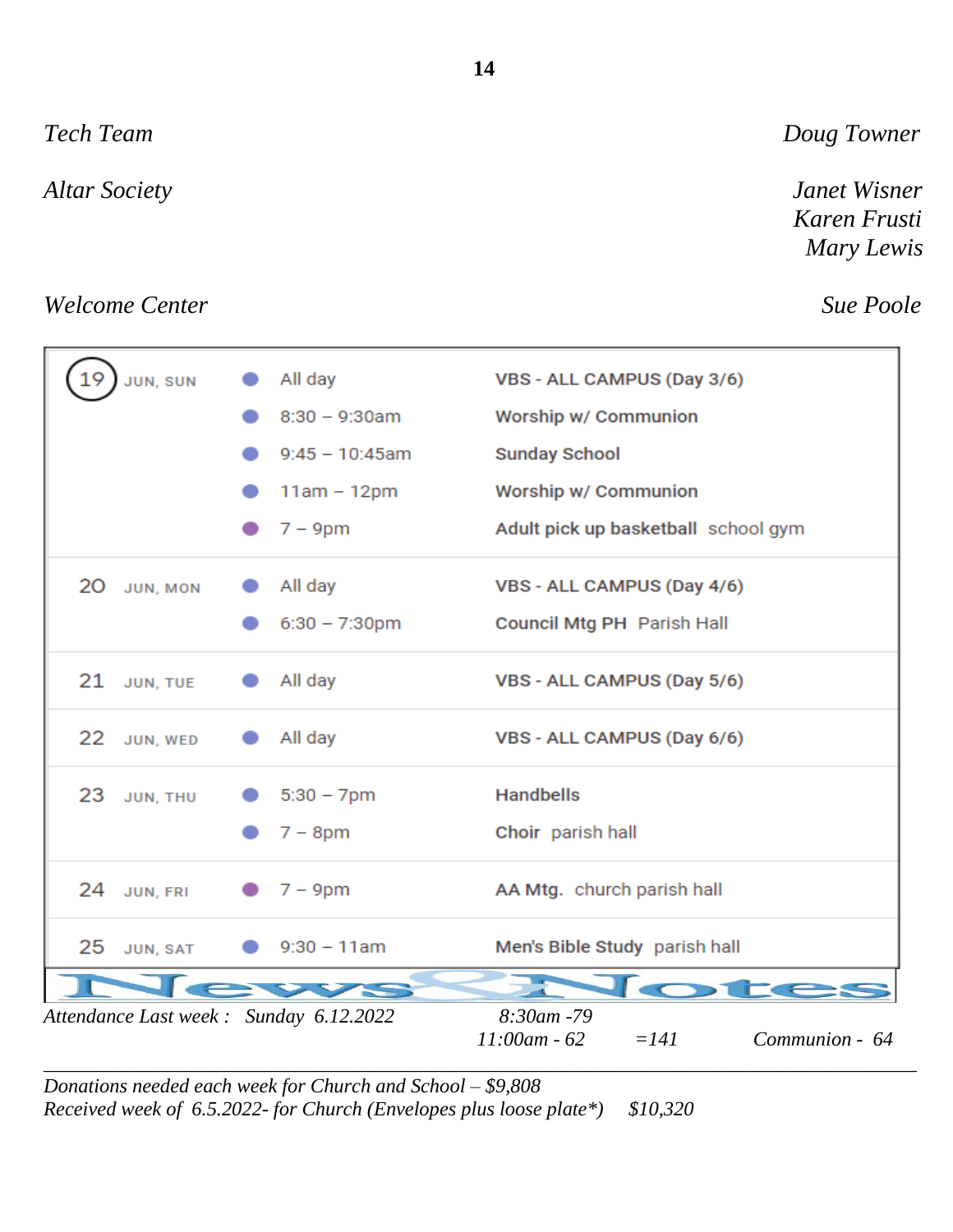*\*total includes online giving School – \$2719.60*

*Bible Study and Small Group Opportunities – SUNDAYS: Join us for bible study and fellowship @ 9:45am in the church Parish Hall. SATURDAYS: Men's Bible Study – Every second and fourth Saturday @ 9:00am – Parish Hall*

> *Altar Flowers this week are : One vase in honor of the 58th wedding anniversary of Neale and Kathy Hoener. One vase to the Glory of God.*

> > *Please arrange to pick up your flowers after the 11am service.*

*\_\_\_\_\_\_\_\_\_\_\_\_\_\_\_\_\_\_\_\_\_\_\_\_\_\_\_\_\_\_\_\_\_\_\_\_\_\_\_\_\_\_\_\_\_\_\_\_\_\_\_\_\_\_\_\_\_\_\_\_\_\_\_\_\_\_\_\_\_\_\_\_\_\_\_\_\_\_\_\_*

**Remember Our Shut-Ins** Frank Newman 42400 W. Twelve Mile Rd. Novi, MI 48377



\_\_\_\_\_\_\_\_\_\_\_\_\_\_\_\_\_\_\_\_\_\_\_\_\_\_\_\_\_\_\_\_\_\_\_\_\_\_\_\_\_\_\_\_\_\_\_\_\_\_\_\_\_\_\_\_\_\_\_\_\_\_\_\_\_\_\_\_\_\_\_\_

#### OUR NEW MEMBERS

#### **Mark & Shelly Ernst:**

Mark and Shelly have been attending St. Paul services since last fall. They attended Newcomer's Class in March. Although they just officially became members, they have been participating in services for a while. Mark has been serving as a reader and Shelly joined Joyful Ringers.

#### **Jonah Lyon:**

Jonah has been the St. Paul  $2^{nd}$  grade teacher for the past two years. We have been blessed to have Jonah as a Christian male role model for our students. Jonah's future plans are to enter the seminary

Look for their pictures on the New Member Bulletin, introduce yourself and welcome them.

#### Foundation **TODAY | TOMORROW | FOREVER**

#### **June 19, 2022 MEETING TODAY in the Church Parish Hall 9:45 AM**

"Why can't I just let my kids sort this out?" Many have the impression that the "executor/executrix" (personal representative) can make distribution decisions about the assets found in your estate, or that a trustee will make decisions about things needing distribution from your trust. The truth is, they are meant only to carry out the plans you have already put in place. They are limited by law from redirecting assets toward things not specified in the will or trust. If you don't plan, distributions will be crude. Your LCMS Foundation Gift Planning Counselor can help you begin to think about your goals, working with your professionals to get it all written down. Contact: